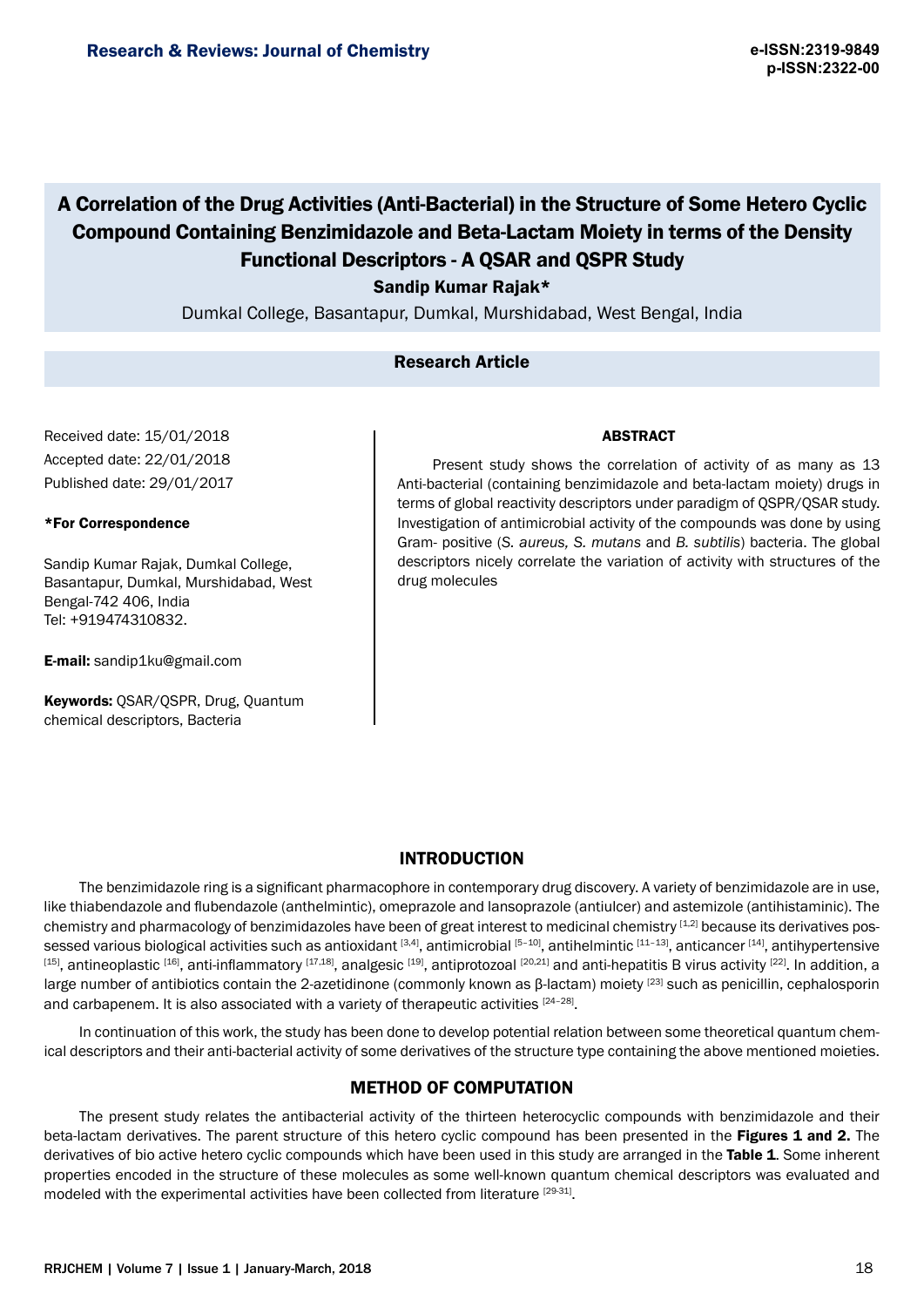

Figure 1. Benzimidazole and beta-lactam moiety (1A-1M).



Figure 2. Optimized picture of 1A-1M.

Table 1. Calculated values of ionization potential (I.A), Electron affinity (E.A), hardness (η), Softness (S) in electron volt and dipolemoment (µ) in Debye.

| <b>Compound</b> | R                                  | I.A(ev) | E.A(ev) | $\eta$ (ev) | S(ev)   | $\mu$ (dipole moment in<br>Debye) |
|-----------------|------------------------------------|---------|---------|-------------|---------|-----------------------------------|
| 1A              | $\Omega$                           | 9.34851 | 0.58491 | 4.3818      | 0.22822 | 2.8280425                         |
| 1B              | $-CH2CH3$                          | 9.34092 | 0.58167 | 4.37963     | 0.22833 | 3.20915566                        |
| 1 <sub>C</sub>  | $-CH_2CH_2CH_3$                    | 9.34476 | 0.58276 | 4.381       | 0.22826 | 2.94105482                        |
| 1D              | $-C_{\rm g}H_{\rm g}$              | 9.30849 | 0.53593 | 4.38628     | 0.22798 | 3.37419896                        |
| 1E              | 2- $CH_3C_6H_4$                    | 9.30215 | 0.53062 | 4.38576     | 0.22801 | 3.23990746                        |
| 1F              | 3- $CH_3C_6H_4$                    | 9.29336 | 0.52523 | 4.38406     | 0.2281  | 3.37429827                        |
| 1G              | 2- $CIC_{\alpha}H_{\alpha}$        | 9.30106 | 0.64221 | 4.32942     | 0.23098 | 3.72177136                        |
| 1H              | 4- CIC <sub>6</sub> H <sub>4</sub> | 9.34751 | 0.66177 | 4.34287     | 0.23026 | 2.62695568                        |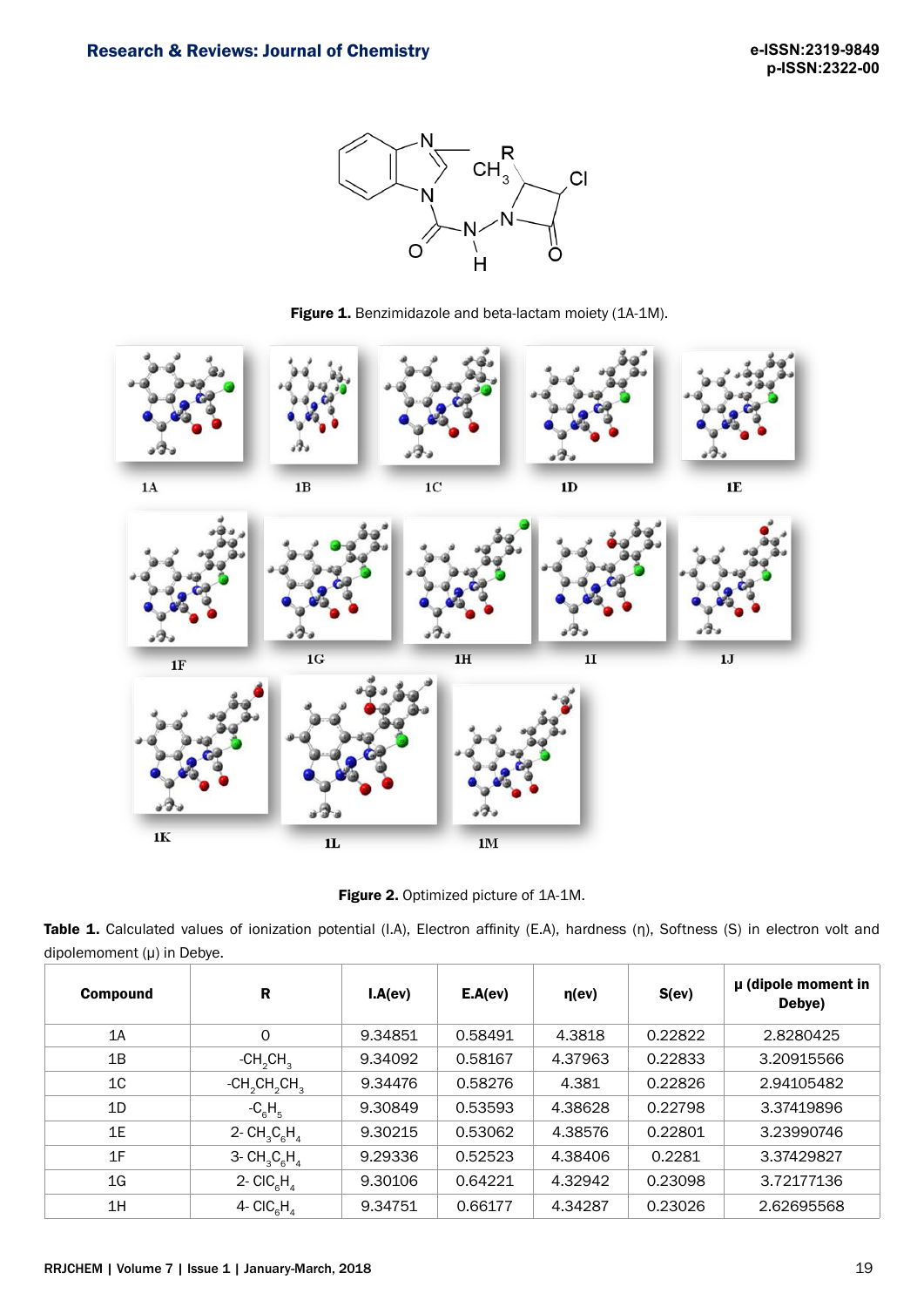## Research & Reviews: Journal of Chemistry **e-ISSN:2319-9849**

| 11 | 2-OHC $H_{4}$                                    | 9.36242 | 0.60803 | 4.37719 | 0.22846 | 2.89527034 |
|----|--------------------------------------------------|---------|---------|---------|---------|------------|
| 1J | $3-OHCaHa$                                       | 9.3296  | 0.56327 | 4.38316 | 0.22815 | 2.49369662 |
| 1K | $4$ -OHC <sub>e</sub> H <sub>4</sub>             | 9.30489 | 0.53212 | 4.38639 | 0.22798 | 3.03293654 |
| 1L | 2-OCH <sub>3</sub> C <sub>6</sub> H <sub>4</sub> | 9.2025  | 0.52368 | 4.33941 | 0.23045 | 4.97220158 |
| 1M | 2-OCH <sub>3</sub> C <sub>6</sub> H <sub>4</sub> | 9.31624 | 0.55081 | 4.38271 | 0.22817 | 3.16729949 |

The 3D modeling of these bioactive compounds have been performed with the help of Gaussian 09 software [32].

Gaussian 09 software  $[32]$  has been used to calculate the global descriptors by using the DFT methods at B3LYP/6-31 G\* basis set.

According to Koopmans' theorem the ionization potential (I) and the electron affinity (A) are computed as follows:

I=-ε<sub>HOMO</sub> and A=-ε<sub>LUMO</sub>

Where  $\varepsilon_{HOMO}$  and  $\varepsilon_{LUMO}$  are the orbital energies of the highest occupied and the lowest unoccupied orbitals.

Parr et al. [33-35] defined the chemical potential, μ, electronegativity, χ, and hardness, η, in the framework of density functional theory, DFT as:

$$
\mu = (\partial E/\partial N)_{v(r)} = -X = (I+A)/2 \ , \ \eta = \frac{1}{2} [\partial \mu/\partial N]_{v(r)} = \frac{1}{2} [\partial^2 E/\partial N^2]_{v(r)} = \frac{1}{2} (I-A)
$$

Where E, N, v(r), I and A are the energy, the number of electrons, the external potential, the ionization energy and the electron affinity of a chemical system respectively.

Softness is a reactivity index and is defined as the reciprocal of hardness,  $S=(1/n)$ . The observed activity and as well as the quantum mechanical reactivity descriptors such as Ionization potential (I), electron affinity(A), global hardness(η), global softness (S), and dipole moment  $(\mu)$  are also presented in Table 2.

|                  | <b>Mean Zone inhibition (in mm)</b> |           |                    |                             |                   |                    |  |
|------------------|-------------------------------------|-----------|--------------------|-----------------------------|-------------------|--------------------|--|
| <b>Compounds</b> | <b>Anti-bacterial activity</b>      |           |                    | <b>Anti-fungal activity</b> |                   |                    |  |
|                  | S. aures                            | S. mutans | <b>B.</b> subtilis | <b>Candida</b><br>albicans  | Aspergillus niger | Aspergillus flavus |  |
| 1A               | 38                                  | 20        | 28                 | 26                          | 24                | 22                 |  |
| 1B               | 37                                  | 18        | 28                 | 24                          | 25                | 24                 |  |
| 1 <sub>C</sub>   | 32                                  | 18        | 22                 | 24                          | 24                | 20                 |  |
| 1D               | 36                                  | 16        | 27                 | 27                          | 26                | 27                 |  |
| 1E               | 30                                  | 15        | 20                 | 22                          | 18                | 14                 |  |
| 1F               | 30                                  | 13        | 20                 | 20                          | 18                | 13                 |  |
| 1 <sub>G</sub>   | 31                                  | 13        | 18                 | 20                          | 16                | 15                 |  |
| 1H               | 31                                  | 10        | 20                 | 18                          | 14                | 14                 |  |
| 11               | 37                                  | 16        | 27                 | 27                          | 28                | 26                 |  |
| 1J               | 36                                  | 16        | 26                 | 15                          | 20                | 13                 |  |
| 1K               | 36                                  | 15        | 26                 | 15                          | 14                | 18                 |  |
| 1 <sub>L</sub>   | 25                                  | 14        | 22                 | 16                          | 16                | 16                 |  |
| 1M               | 22                                  | 16        | 18                 | 18                          | 19                | 16                 |  |

Also use Minitab17<sup>[36]</sup> to perform the MLR (multi-linear regression) for the calculation of the different co-efficient presented in Tables 3-5.

Table 3. Regression Analysis: *S aureus* versus IE, S(ev), dipole moment.

| <b>Compounds</b> | $R^2$ (%) | <b>Regression Equation</b>                      | Odd molecule |
|------------------|-----------|-------------------------------------------------|--------------|
| $1A-1L$          | 66.92     | S aureus=-996+75.5 I.E+73.5 $\eta$ + 1.42 $\mu$ | 1M           |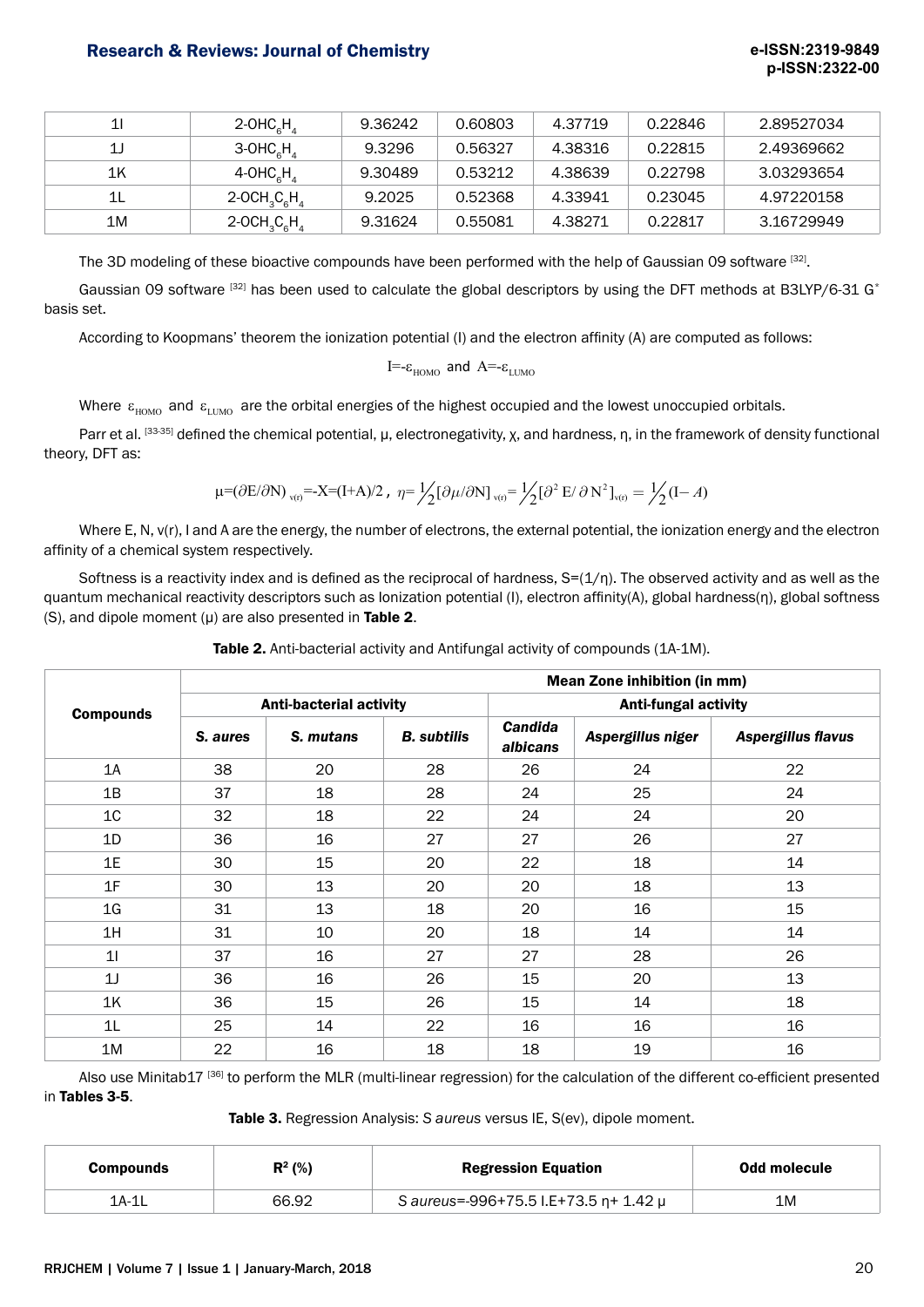Table 4. Regression Analysis of *S. mutans* versus I.E, S(ev), dipolemoment.

| <b>Compounds</b> | $R^2$ (%) | <b>Regression Equation</b> | Odd molecule |
|------------------|-----------|----------------------------|--------------|
|                  |           | S. mutans=-208             |              |
| $1A-1L$          | 62.38     | + 67.8 I.E - 1852 S        | 1M           |
|                  |           | + 4.79 u                   |              |

Table 5. Regression Analysis of *B. subtilis* versus η(ev), S(ev), I.E.

| Compounds | $R^2$ (%) | <b>Regression Equation</b>                           | Odd molecule |
|-----------|-----------|------------------------------------------------------|--------------|
| 1A-1L     | 60.81     | B. subtilis=-594180+ 68014<br>n+1290179 S+ 186.6 I.E | nil          |

## RESULTS AND DISCUSSION

To model the relation with the computed values of different well known quantum chemical descriptors of the compounds (1A-1M) having anti-microbial activities are interrelated with the gram- positive (*S. aureus, S. mutans* and *B. subtilis*) bacteria via multi linear regression.

The R2 values obtained from the regression result for the each sets, *S aureus* versus I.E, S (ev), dipolemoment; *S mutans* versus I.E, S (ev), dipolemoment and *B. subtilis* versus η (ev), S (ev), I.E having values 66.92, 62.38 and 60.81 respectively revels the efficacy of the model.

# **CONCLUSION**

A combination of several quantum chemical parameters to form a composite index, which could be correlated to the experimental drug efficiency, often provides valuable information on the relationship between quantum chemical parameters and experimental drug efficiency. In the present report, studied a correlation of activity of as many as 13 anti-bacterial drugs in terms of global reactivity descriptors under paradigm of QSPR/QSAR study. The global descriptors nicely correlate the variation of activity with structures of the drug molecules.

# **REFERENCES**

- 1. Wright JB. The Chemistry of the Benzimidazoles. Chem Rev 1951;48;397-541.
- 2. Preston PN. Synthesis, reactions, and spectroscopic properties of benzimidazoles. Chem Rev 1974;74:279-314.
- 3. Preston PN. Benzimidazole and congeneric tricyclic compounds. In: Weissberger A and Taylor EC (eds.), New York: John Wiley and Sons, USA 1980;63-147.
- 4. Grimmett MR. Comprehensive heterocyclic chemistry. In: Pots KT (ed.), 1984; pp: 345-498.
- 5. Hoffman K. Imidazole and its derivatives. In: Weissberger A (ed.). The chemistry of heterocyclic compounds. New York: Interscience Publishers Inc., USA 1953; pp: 247-317.
- 6. Ates AZ, et al. Synthesis and antioxidant properties of novel benzimidazoles containing substituted indole or 1,1,4,4-tetramethyl-1,2,3,4-tetrahydro-naphthalene fragments. J Enzyme Inhib Med Chem 2005;20:325-331.
- 7. Goker H, et al. Synthesis of some new 2-substituted-phenyl-1H- benzimidazole-5-carbonitriles and their potent activity against Candida species. Bioorg Med Chem 2002;10:2589-2596.
- 8. Goker H, et al. Synthesis and potent antibacterial activity against MRSA of some novel 1,2-disubstituted-1H-benzimidazole-Nalkylated-5-carboxamidines. Eur J Med Chem 2005;40:1062-1069.
- 9. Desai KG and Desai KR. Green route for the heterocyclization of 2-mercaptobenzimidazole into beta-lactum segment derivatives containing -CONH- bridge with benzimidazole: Screening in vitro antimicrobial activity with various microorganisms. Bioorg Med Chem 2006;14:8271-8279.
- 10. Kazimierczuk Z, et al. Synthesis, antiprotozoal and antibacterial activity of nitro- and halogen o-substituted benzimidazole derivatives. Acta Biochim Polon 2002;49:185-195.
- 11. Mohammad BG, et al. Synthesis and Antimicrobial Activity of Some New 1-Alkyl-2-alkylthio-1,2,4- triazolobenzimidazole Derivatives. Arch Pharm Res 2006;29:26-33.
- 12. Pawar NS, et al. Studies of antimicrobial activity of N-alkyl and N-acyl 2-(4-thiazolyl)-1H-benzimidazoles. Eur J Pharm Sci 2004;21:115-118.
- 13. Dubey R, et al. Synthesis and anthelmintic activity of 5(6)-(benzimidazol-2-ylcarbamoyl) and (4-substituted piperazin-1-yl)